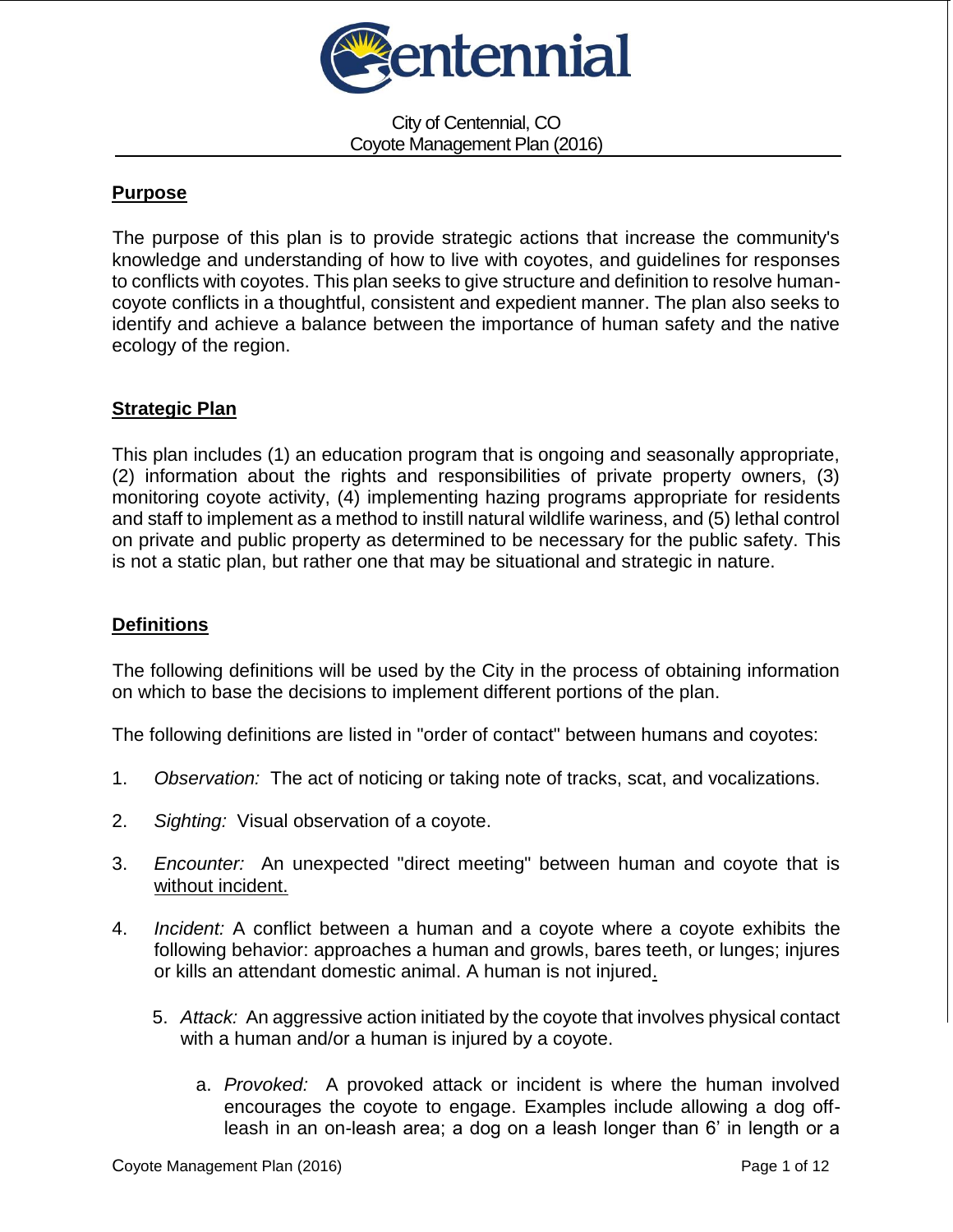

human intentionally approaches a coyote natal den or feeds the coyote.

- b. An unprovoked attack or incident is where the human involved does not encourage the coyote to engage.
- 6. Domestic Animal Loss or Injury: When a coyote injures or kills a pet animal. This definition also includes "depredation" which is predation on domestic pets or livestock. Depredation is normal behavior in a coyote.
	- a. *Unattended Domestic Animal Loss or Injury:* When a coyote injures or kills a pet animal that is unattended by a human. This category would also include pet loss or injury by a coyote of pets that are off-leash/extended leash in open space or left unattended in a back yard where coyote habitat is present.
	- b. *Attended Domestic Animal Loss or Injury:* When a coyote injures or kills a pet animal that is attended by a human. This category would also include pet loss or injury by a coyote of pets that are on leash with a 6' leash and are not left unattended in a back yard where coyote habitat is present.
	- c. *Livestock Loss or Injury*: When a coyote injures or kills livestock.

### These are descriptions of coyote behavior (listed as a continuum):

- 1. Nuisance Coyote: A nuisance coyote presents habituated, depredating and/or menacing behavior.
	- a. *Habituated Coyote:* A coyote that appears to frequently associate with humans or human related food sources, and exhibits little wariness of the presence of people.
	- b. *Depredating:* A coyote that is preying on pets or livestock.
	- c. *Menacing Coyote:* A coyote that exhibits aggravated abnormal behavior that does not qualify it as a dangerous coyote. This may include coyote incidents and/or encounters that were serious in nature or a coyote or group of coyotes that could potentially endanger public safety.
- 2. Dangerous Coyote: A coyote that has attacked a person, exhibits unprovoked aggressive behavior towards a human(s) and/or poses a significant threat to human safety.

#### General definitions:

1. Coexistence: To exist together at the same time. Communities understand that there are times and places for coyotes to be active and do not haze the coyotes during these times or at these places. Communities decide on community space,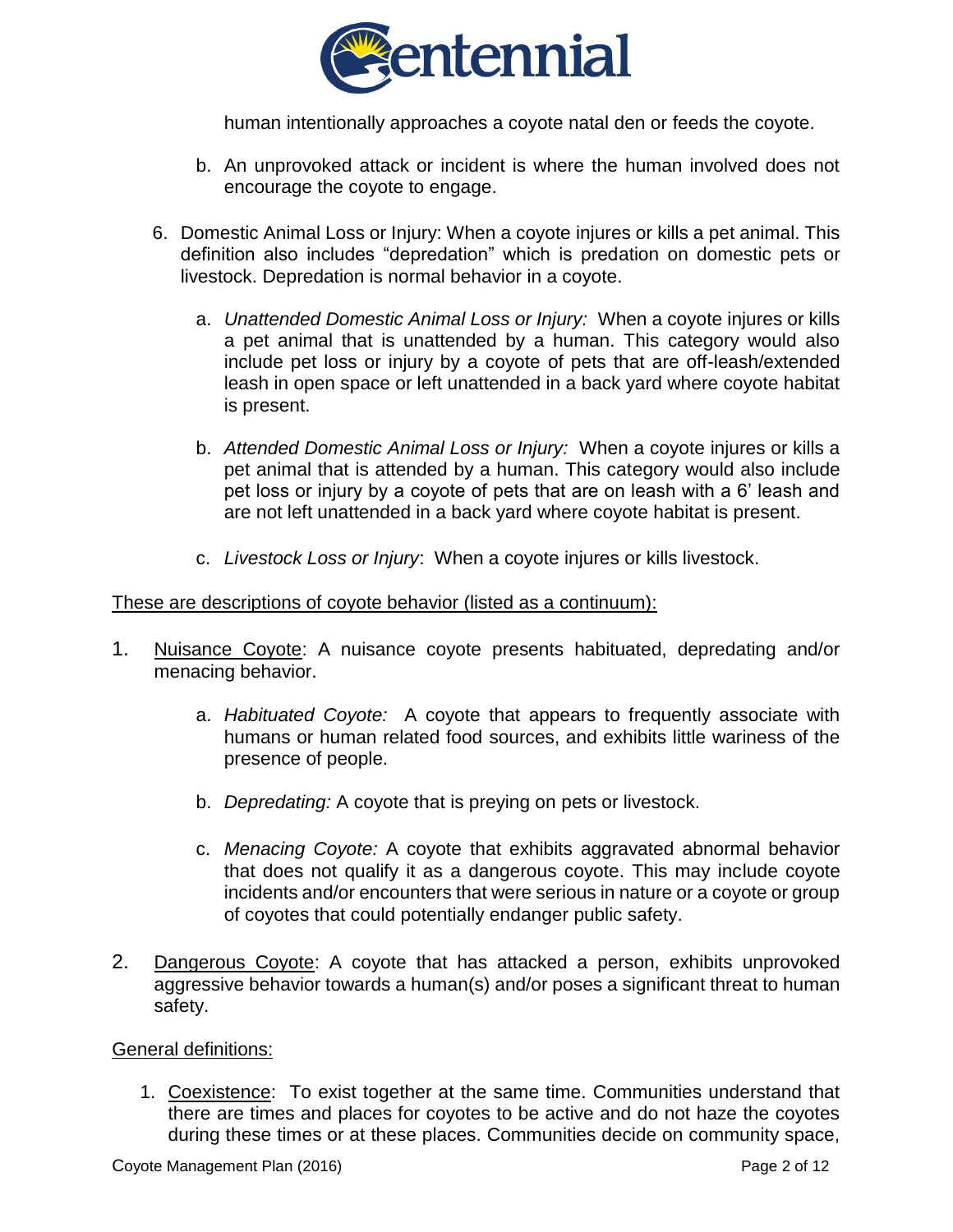

including parks and open spaces where coyotes are allowed to exist. Humans take an active role in keeping coyotes in their community wild by removing attractants, taking responsibility for pet safety, hazing coyotes in neighborhood or community spaces (except for predetermined coyote appropriate areas); and learning about coyote ecology and behavior.

- 2. Habitat: Habitat is a place where a coyote lives and grows. Habitat includes food, water, and shelter.
- 3. Hazing: Hazing is a training method that employs immediate use of deterrents to move an animal out of an area or discourage an undesirable behavior or activity. Hazing techniques include loud noises, spraying water, bright lights, throwing nonedible objects toward the coyote, and shouting. Hazing can help maintain a coyote's fear of humans and deter them from neighborhood spaces such as backyards and play spaces. Hazing does not do damage to animals, humans or property. Hazing can be defined in three levels:
	- a. *Passive Hazing:* Passive Hazing occurs without the presence of a person and includes methods the homeowner or landowner can use to discourage the presence of the coyote on the property. This form of hazing may include sprinklers and lights operated by motion detectors, fence rollers, and electric fences.
	- b. *Active Hazing:* Active Hazing involves human intervention by both physical presence and action. The use of devices are designed to change the behavior of the habituated coyote can include noise making (air horns, whistles, rocks in cans), water squirted from hoses or water guns, rock throwing toward the coyote and verbal hazing.
	- c. Aggressive Hazing: Aggressive hazing techniques, e.g. paint balls, pepper balls, slingshots, etc., may be employed situationally and on substantiated cases only. Because of the safety issues associated with aggressive hazing techniques, the City will employ only highly skilled and trained experts to assist.

### **Coyote and Human Interactions and Responses**

The following are descriptions of interactions between coyotes and humans that will be used in the process of making decisions to implement different portions of the plan.

Level 1: A coyote that has been involved in an investigated and documented Unprovoked Attack on a human being. Targeted lethal control may be employed within 72 hours of the Attack.

Level 2: A coyote that has been involved in an investigated and documented Provoked Attack or an Incident with no pet involved. Immediate intervention by the City occurs, including a neighborhood coyote-safety meeting within four days of the Attack/Incident in the neighborhood of the Attack/Incident. The City may also choose to employ targeted lethal control based on the investigation results showing a clear and continued threat to human health and safety.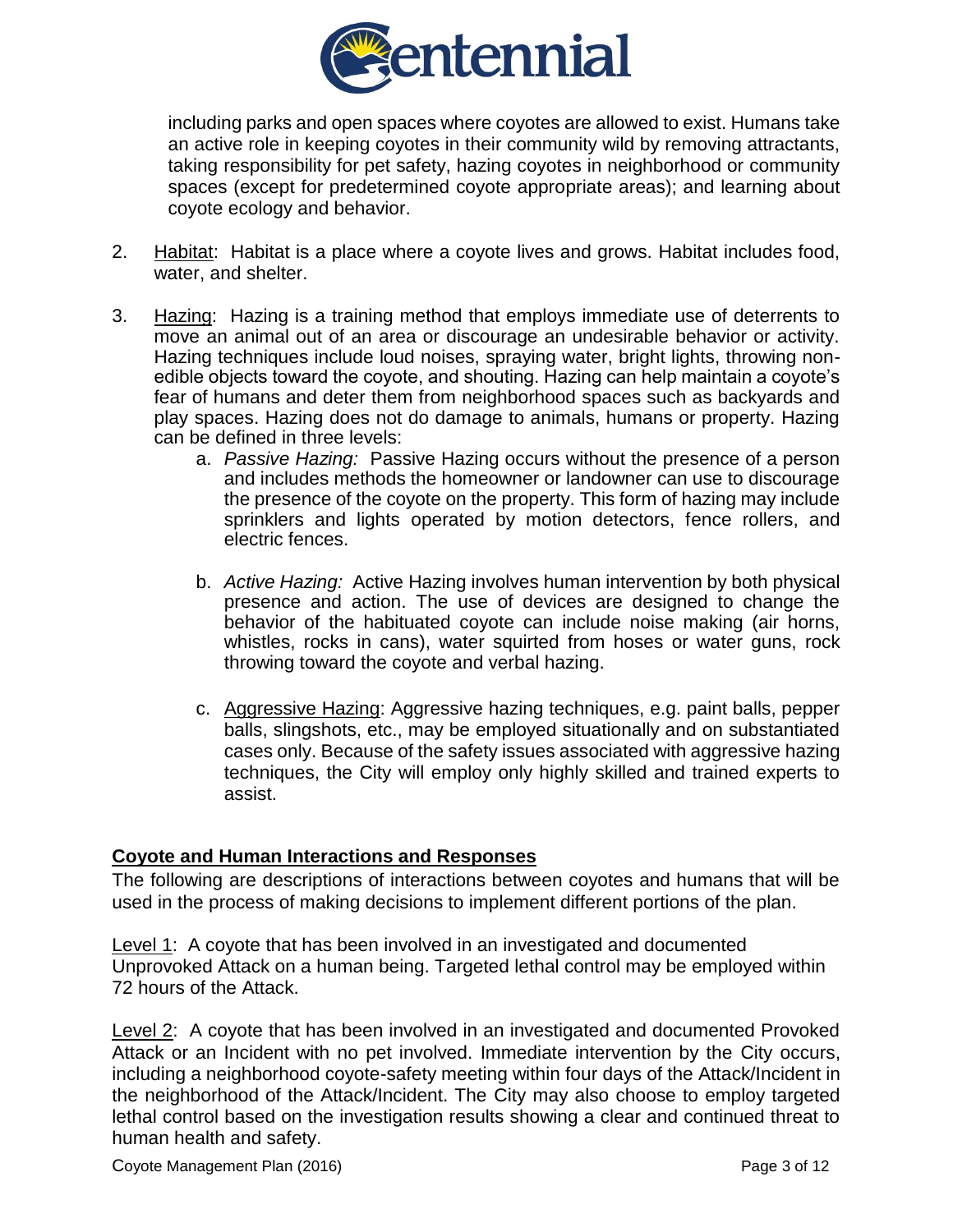

Level 3: A coyote involved in an incident(s) and/or an attended Domestic Animal Loss. Citizens will be contacted and intervention action taken including education and hazing. Evaluation of the success of these actions will occur throughout the following thirty (30) days to assess whether aggressive hazing is recommended.

Level 4: A coyote that appears to frequently associate with humans or human related food sources, and exhibits little wariness of the presence of people, including unattended domestic animal loss. Reports will be taken, citizens contacted, and plan components will be initiated starting with education, awareness and low-level hazing methods.

# **Coyote Education and Awareness**

The first and ultimately best element of the program is an education and awareness plan. This element uses in-house resources, the City's website and newsletters, printed material, and an unscientific mechanism to record the coyote activity. The City will utilize educational materials from organizations that are knowledgeable in the areas of coyote ecology and behavior of coyotes and uses trained staff to facilitate the distribution of these educational materials as needed. The best resource for obtaining this information is found on the Colorado Parks and Wildlife website. The CPW website contains multiple brochures, flyers and Coyote information resources to protect pets, reduce Coyote conflicts in your neighborhood and instructions regarding human interactions.

Educational and awareness programs may be provided for schools, neighborhood and district meetings, as well as other opportunities as they arise. The City will systematically contact community and educational groups to schedule the distribution of the information either by presentation or printed materials (largely focusing on problem areas).

Information about excluding or removing areas of habitat from residential property, identifying the attractants and removing them, as well as descriptions of hazing methods and tools that may be used to discourage coyotes from areas close to residential areas may be provided.

### Plan:

- 1. Obtain, with permission, educational materials from organizations that are knowledgeable in the area of coyote ecology and behavior.
- 2. Identify and organize staff that are available to provide the education and awareness materials to the residents.
- 3. Contact schools, community groups, homeowner organizations, libraries, medical centers, churches, recreation areas, and other groups where residents gather or obtain information.
- 4. Arrange with the organizations a time to distribute information concerning coyotes via presentation, printed materials, articles in newsletters, or other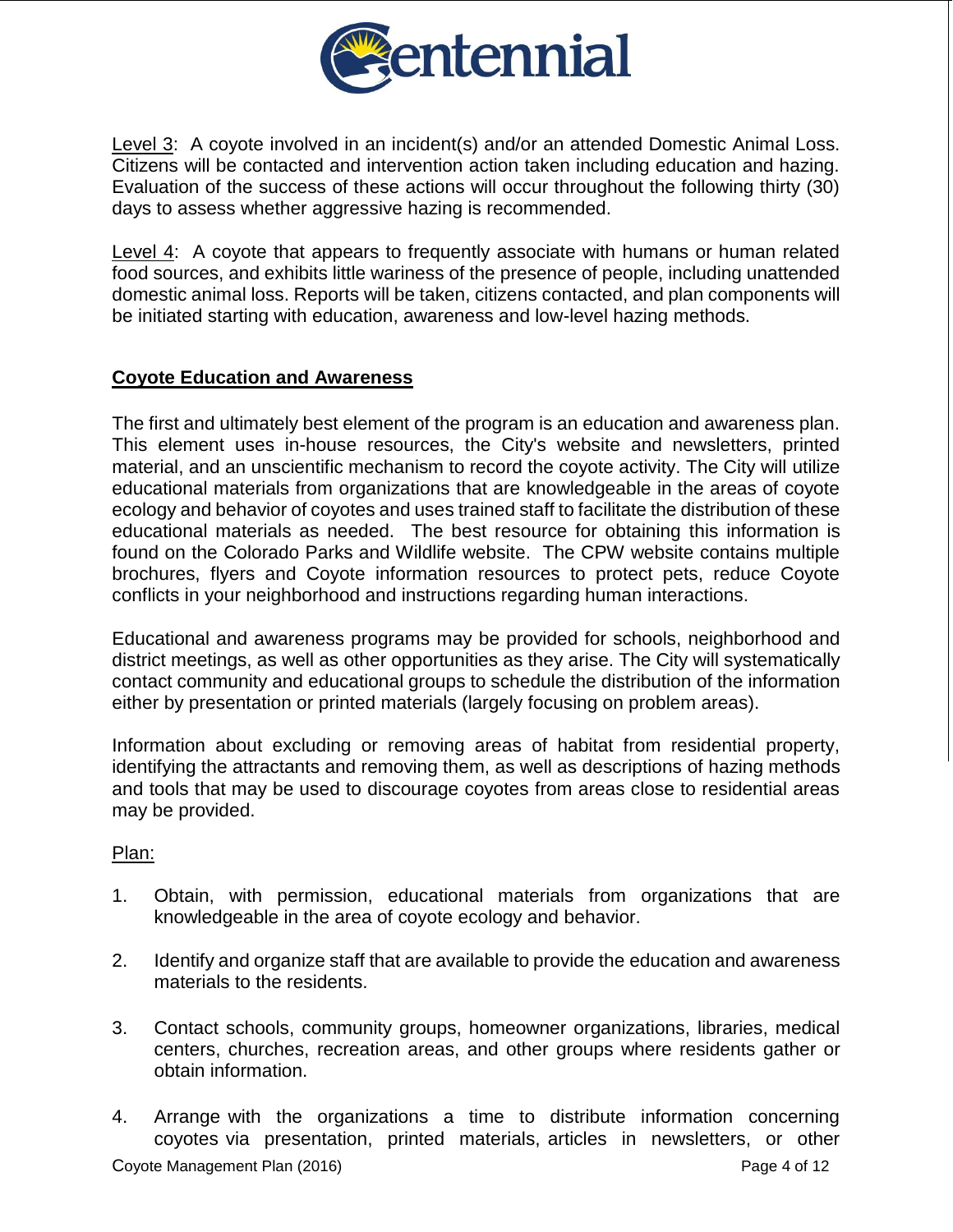

means.

- 5. Distribute the information.
- 6. Follow up with the organization within thirty (30) days after distribution for feedback and further distribution if requested or needed.
- 7. Continually update the information available on the website and through newsletters to address seasonal differences, e.g. mating season, etc.
- 8. Schedule additional distribution of information on a regular basis (monthly, quarterly, seasonally, etc.) to make sure that current information is available throughout the community.

# **Coyote Hazing Education Program**

The City may implement a coyote hazing educational program for residents. This educational program may include the benefits of coyote hazing and demonstrate suggested techniques. This educational program may become available at any time when the interactions between the humans and coyotes change from observation and sightings to encounters and incidents.

The City implementation of educational programs may occur in conjunction with key stakeholders, including the Colorado Parks and Wildlife (CPW), Arapahoe County Sheriff's Office, parks and recreation districts, humane organizations, and community organizations/ schools. Hazing techniques are implemented to change the behaviors of habituated coyotes and include techniques that can be implemented by residents and people that are not trained law enforcement personnel, e.g. air horns or throwing rocks and sticks. This component of the plan includes only those techniques that can safely be used by residents and staff. The more aggressive techniques will only be implemented by trained personnel including paintball guns, slingshots and other projectile weapons/instruments.

### Plan:

- 1. Incident tracking and creation of a centralized data base of reports.
- 2. Identify the geographical areas where the coyotes have become habituated. This requires receiving information through the coyote sighting reports of habituated coyotes.
- 3. Contact the landowners, e.g. homeowner associations, community groups, libraries, schools, churches, parks and recreation officials, etc., in the areas of those reports and work with the landowners to develop a plan.
- 4. Identify the groups and individuals that will assist with the distribution of information.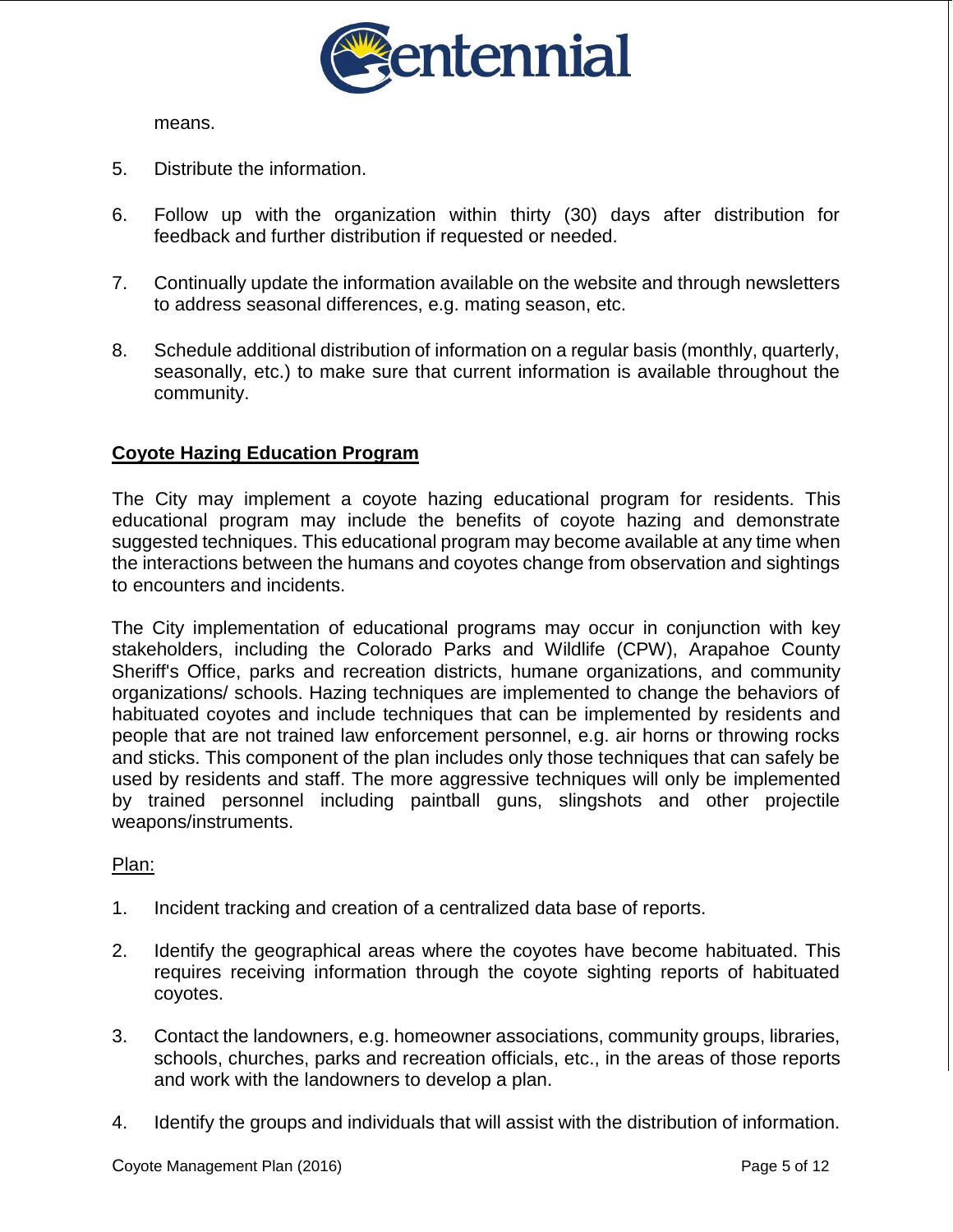

- 5. Provide written and verbal information to the landowners on the possible types and methods of hazing. The City may provide tools for use in the hazing process, e.g. air horns, instructions for making hazing tools (cans with rocks), etc.
- 6. Schedule staff to go to the identified areas, observe the coyote sightings and demonstrate the hazing techniques to the residents, school officials, etc.
- 7. Maintain a regular schedule of hazing activities for a sustained period of time to achieve the desired change in the behavior of the coyotes for the highest possible long-term success.
- 8. Follow up after the coyote behavior has changed to see if further action is needed.
- 9. Contact adjacent landowners to the geographical areas where hazing techniques have been employed and inform them of the hazing activities. The adjacent landowners may choose to mimic the hazing activities, further encouraging the change in the behavior of the local coyote population. This effort may, on occasion, cross jurisdictional boundaries requiring coordinated efforts between the City and its neighbors.

Hazing Techniques and Parameters: The chart describes the activity, classification and suggested guidelines for response. These guidelines should be used in conjunction with training received by approved personnel.

| <b>Animal Activity</b>                                        | Classification of<br>interaction | <b>Hazing Response</b>                                                                                                                                                                                                                                                                                                                                                           |
|---------------------------------------------------------------|----------------------------------|----------------------------------------------------------------------------------------------------------------------------------------------------------------------------------------------------------------------------------------------------------------------------------------------------------------------------------------------------------------------------------|
| Coyote(s) seen moving<br>through an area<br>(any time of day) | Sighting/<br>Not aggressive      | Examine location-if near to where people &<br>$\bullet$<br>pets will be moving, clap hands, shout, try<br>and startle it to leave.<br>Stay aware of animal's location until out of<br>$\bullet$<br>sight.<br>Coyotes are creatures of habit and may<br>$\bullet$<br>use same path, same time on other<br>days.<br>Report to City's website Coyote<br>$\bullet$<br>reporting tool |
| Coyote(s) moving along<br>same path as<br>people/pets         | Sighting/<br>Not aggressive      | Don't ignore or avoid.<br>$\bullet$<br>Make eye contact, yell, clap hands, use<br>$\bullet$<br>noise makers and encourage coyote to<br>change path away from people/pets<br>Report to City's website Coyote reporting<br>$\bullet$<br>tool                                                                                                                                       |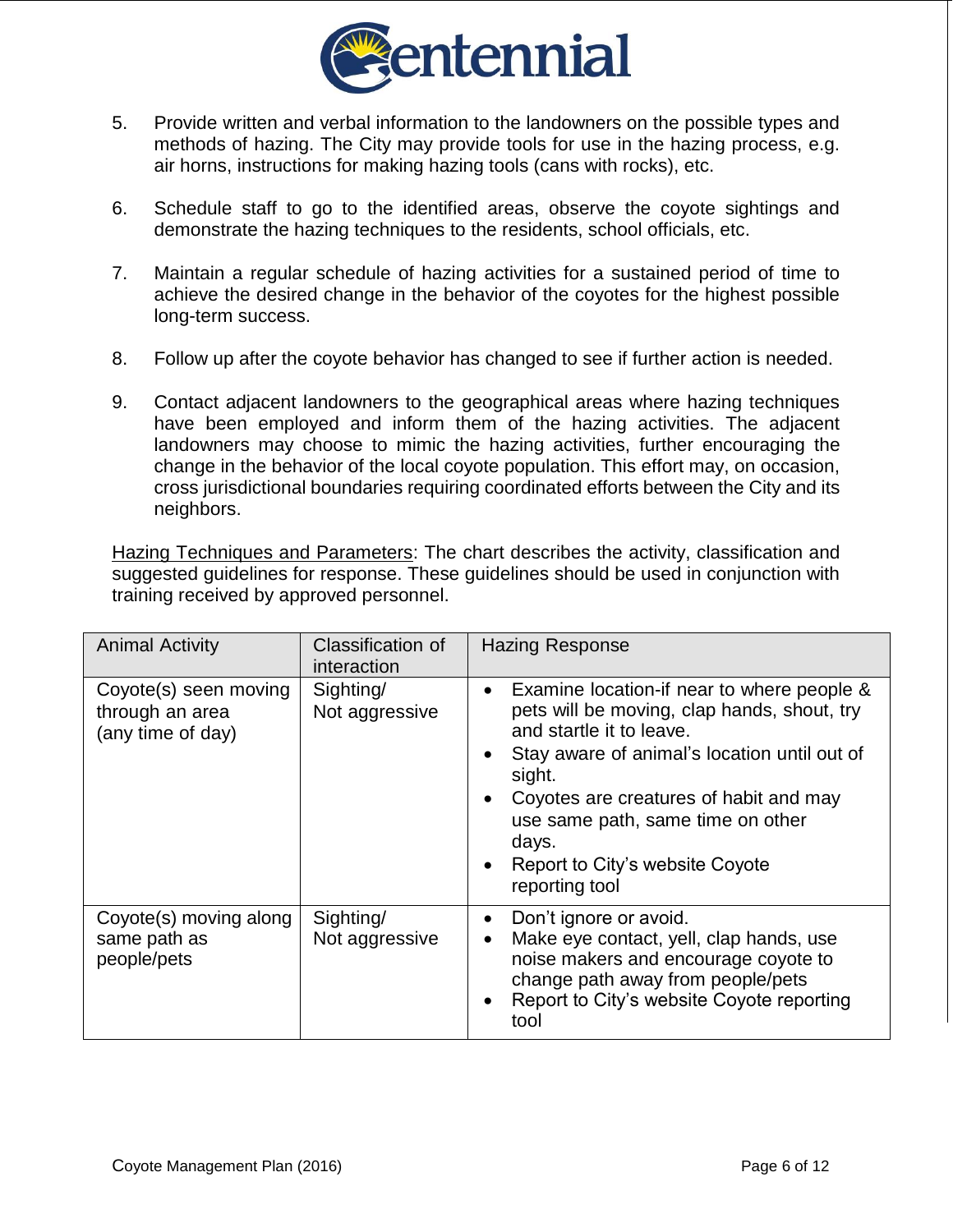

| <b>Animal Activity</b>                                        | Classification of<br>interaction                 | <b>Hazing Response</b>                                                                                                                                                                                                                                                                                                                      |
|---------------------------------------------------------------|--------------------------------------------------|---------------------------------------------------------------------------------------------------------------------------------------------------------------------------------------------------------------------------------------------------------------------------------------------------------------------------------------------|
| Coyote(s) sniffing areas<br>recently vacated by<br>people/pet | Sighting/<br>Not aggressive                      | Don't ignore or avoid.<br>$\bullet$<br>Make eye contact, yell, clap hands, use<br>$\bullet$<br>noise makers and encourage coyote to move<br>away from people/pets<br>Report to City's website Coyote reporting<br>tool                                                                                                                      |
| Coyote(s) entering back<br>yard w/ no pet present             | Sighting/<br>Not aggressive                      | Aggressively face coyote-yell, clap,<br>noisemakers, move towards, spray with<br>hose, gather other people and encourage<br>coyote to leave yard.<br>DO NOT STOP until coyote has left.<br>Report to City's website Coyote reporting<br>tool                                                                                                |
| Coyote(s) following<br>person/pet                             | Sighting/<br>Watch for signs<br>of aggression    | Aggressively face coyote-yell, clap,<br>$\bullet$<br>noisemakers, move towards, gather other<br>people and encourage coyote to change<br>path away from people/pets.<br>DO NOT STOP until coyote has left.<br>Report to City's website Coyote reporting<br>tool                                                                             |
| Coyote(s) entering back<br>yard w/ pet present                | Incident/<br>Expect<br>aggression<br>towards pet | Get pet inside or pick up if possible.<br>Aggressively face coyote-yell, clap,<br>noisemakers, move towards, throw items,<br>and spray with hose.<br>DO NOT STOP until coyote has left.<br>DO NOT INJURE COYOTE - can increase<br>chance of attack.<br>Report incident to City's website Coyote<br>reporting tool                           |
| Coyote(s) "playing"<br>w/pet                                  | Incident/<br>Expect<br>aggression<br>towards pet | DO NOT ALLOW.<br>$\bullet$<br>Get pet inside or pick up if possible.<br>Aggressively face coyote-yell, clap,<br>noisemakers, move towards, throw items,<br>spray with hose.<br>DO NOT STOP until coyote has left.<br>DO NOT INJURE COYOTE - can increase<br>chance of attack.<br>Report incident to City's website Coyote<br>reporting tool |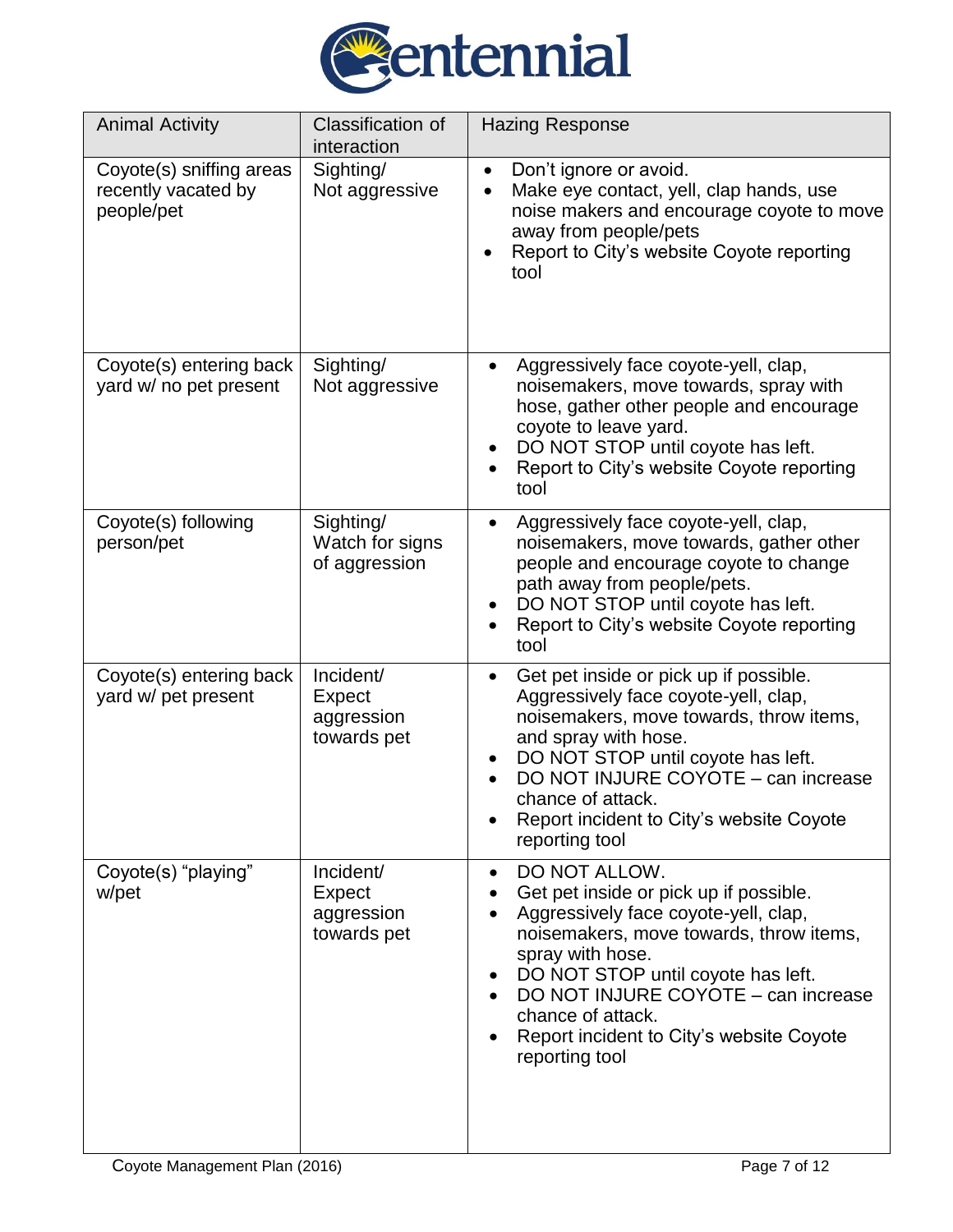

| <b>Animal Activity</b>                     | <b>Classification of</b><br>interaction       | <b>Hazing Response</b>                                                                                                                                                                                                                                                                                                                                                                 |
|--------------------------------------------|-----------------------------------------------|----------------------------------------------------------------------------------------------------------------------------------------------------------------------------------------------------------------------------------------------------------------------------------------------------------------------------------------------------------------------------------------|
| Coyote(s) circling a<br>person/pet         | Incident/<br>Watch for signs<br>of aggression | Pick up pet if possible.<br>Aggressively face coyote-yell, clap,<br>noisemakers, move towards other people,<br>throw items.<br>Don't ignore and turn back to it.<br>DO NOT STOP until coyote has left.<br>DO NOT INJURE COYOTE -<br>can increase chance of attack.<br>Report incident to City's website Coyote<br>reporting tool and Animal Services within 72<br>hours                |
| Coyote(s) approaching,<br>circling a child | Incident/<br>Watch for signs<br>of aggression | Pick up child immediately, yell,<br>$\bullet$<br>noisemakers, throw things, act aggressively.<br>$\bullet$<br>DO NOT RUN AWAY OR IGNORE.<br>DO NOT STOP until coyote has left the<br>$\bullet$<br>area.<br>Report incident to City's website Coyote<br>reporting tool and Animal Services within 72<br>hours                                                                           |
| Coyote(s) biting pet                       | Incident/<br>Aggressive                       | Yell, call for additional people, pick up pet if<br>possible, use item to hit coyote, it is possible<br>and common to be able to scare a coyote<br>into dropping pet.<br>THERE IS DANGER OF GETTING BITTEN<br>BY GETTING BETWEEN<br>ANIMAL AND PREY.<br>Report incident to City's website Coyote<br>reporting tool, Animal Services and<br>Colorado Parks and Wildlife within 72 hours |
| Coyote(s) biting person                    | Attack/<br>Aggressive                         | Yell, call for help, punch, kick and fight,<br>coyote will usually flee.<br>Seek medical attention as needed.<br>Report incident to City's website Coyote<br>reporting tool, law enforcement, Animal<br>Services and CPW within 72 hours                                                                                                                                               |

# **Lethal Control Measures**

The City may implement a program of lethal control when the interactions between humans and coyotes change from encounters and incidents to attacks or the coyote behavior changes from nuisance to dangerous. Information on the behavior of the coyotes will be obtained through the reports received by the City and in conjunction with the Colorado Division of Wildlife. Lethal control may be utilized when education and hazing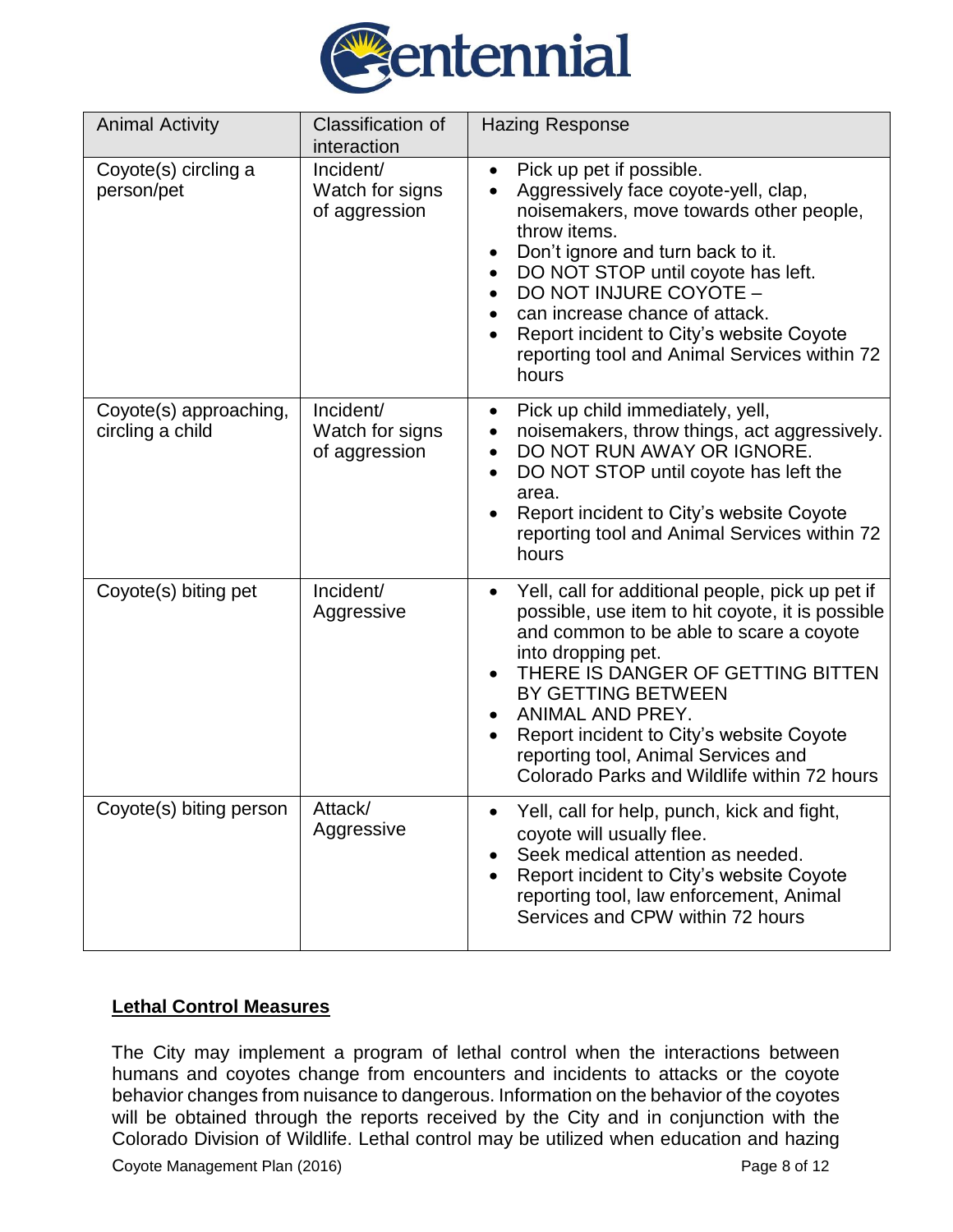

have been employed and are not effective in changing the behavior of a habituated coyote and that coyote has become dangerous, or if a coyote poses an immediate danger to a human. The City recognizes that it may be difficult to identify the specific coyote that has become problematic and will take all reasonable measures to obtain information that is as accurate as possible so that any lethal control measures employed are aimed at the offending coyote and not used indiscriminately.

### Private Property:

Property owners inside of the City may use lawful methods on their property to control nuisance wildlife. The State of Colorado prohibits the poisoning of animals for everything but undesirable pests defined in CRS Title 35. Intentionally placing poison where domestic pets and non-targeted animals or humans can access it is a violation of the statutes.

In November 1996, Colorado voters approved Amendment 14. This constitutional amendment created a "method of take" prohibition for wildlife with respect to the use of leghold and conibear type traps, snares and poisons. There were two exemptions written into the amendment - specific to the "method of take". One is for agricultural damage, and the other is to address human health and safety. A property owner must apply for the human health and safety exemption through Tri-County Health Department to lawfully use these specific methods.

#### Public Spaces:

The City is responsible for deciding whether to use lethal control for nuisance wildlife in public spaces. The City may request and consider direction from CPW concerning this decision and act in cooperation with the Arapahoe County Sheriff's Office to determine the best course of action.

#### Plan:

- 1. Obtain information from CPW, Arapahoe County Sheriff's Office, citizen reports, school district officials, or other authorities that can identify and document that a coyote's behavior is "dangerous".
- 2. Assess whether adequate education and hazing techniques have been employed, and if there are other options that are available.
- 3. Employ other options if those are viable solutions.
- 4. If lethal control is the only option, consider the advice of CPW and Arapahoe County Sheriff's Office concerning the proper method to be used, e.g. shooting or trapping. Advice will be based on the evidence provided and an evaluation of the geographical location in question, e.g. highly residential or open space.
- 5. Provide immediate communications to the surrounding residential and school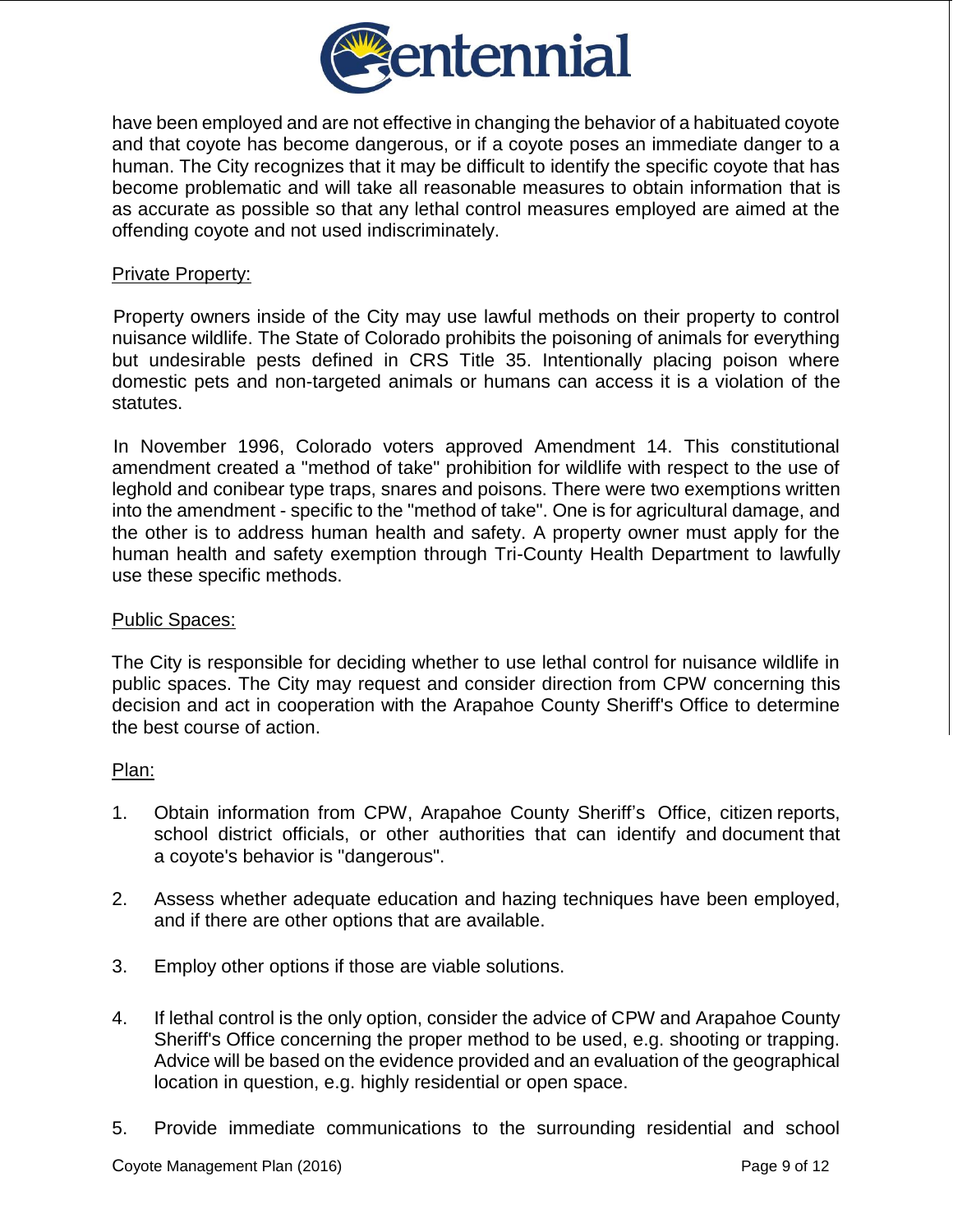

properties advising them of the potential unsafe activity of the coyote(s).

- 6. In all cases the City would prefer to notify the residents and landowners of the lethal method to be used, unless adequate time is not available for that communication to occur.
- 7. If shooting is the recommended method, the City will secure the company or agency to shoot the coyote.
- 8. If trapping is recommended, the City will apply for a trapping exemption through Tri-County Health Department, and if the exemption is obtained, hire a private trapper to identify and trap the offending coyote(s). The City will require that the trapper posts clear signage and employ public safety measures to notify the residents and landowners.
	- a. City will keep a pre-approved list of qualified observers, trappers and shooters for use in the event lethal measures are necessary.
	- b. All required permits/applications with the Tri-County Health Department will be on file at the City in preparation of submitting to Tri-County in the event of an emergency situation.
- 9. Provide comprehensive follow up communications to the surrounding residential and school properties giving them the update and any additional information needed.
- 10. Once the offending coyote(s) has been removed, initiate an immediate and comprehensive education and awareness program in that area.
- 11. Follow up with residents and agencies in that area for several months to make sure that education and hazing techniques are being utilized.
- 12. Use staff and stakeholder groups as necessary for community outreach and education.

The tools for lethal control and their parameters for usage are:

1. *Shooting*: If shooting is the recommended method, a company or agency will be secured to shoot the coyote. In some cases law enforcement will be the recommended agency. An evaluation of the report and geographical location will be considerations when choosing this tool.

Pros:

- Potentially selective, if a specific coyote is shot after a verified attack on a person.
- Non-target species would not be in danger.
- More humane and expedient.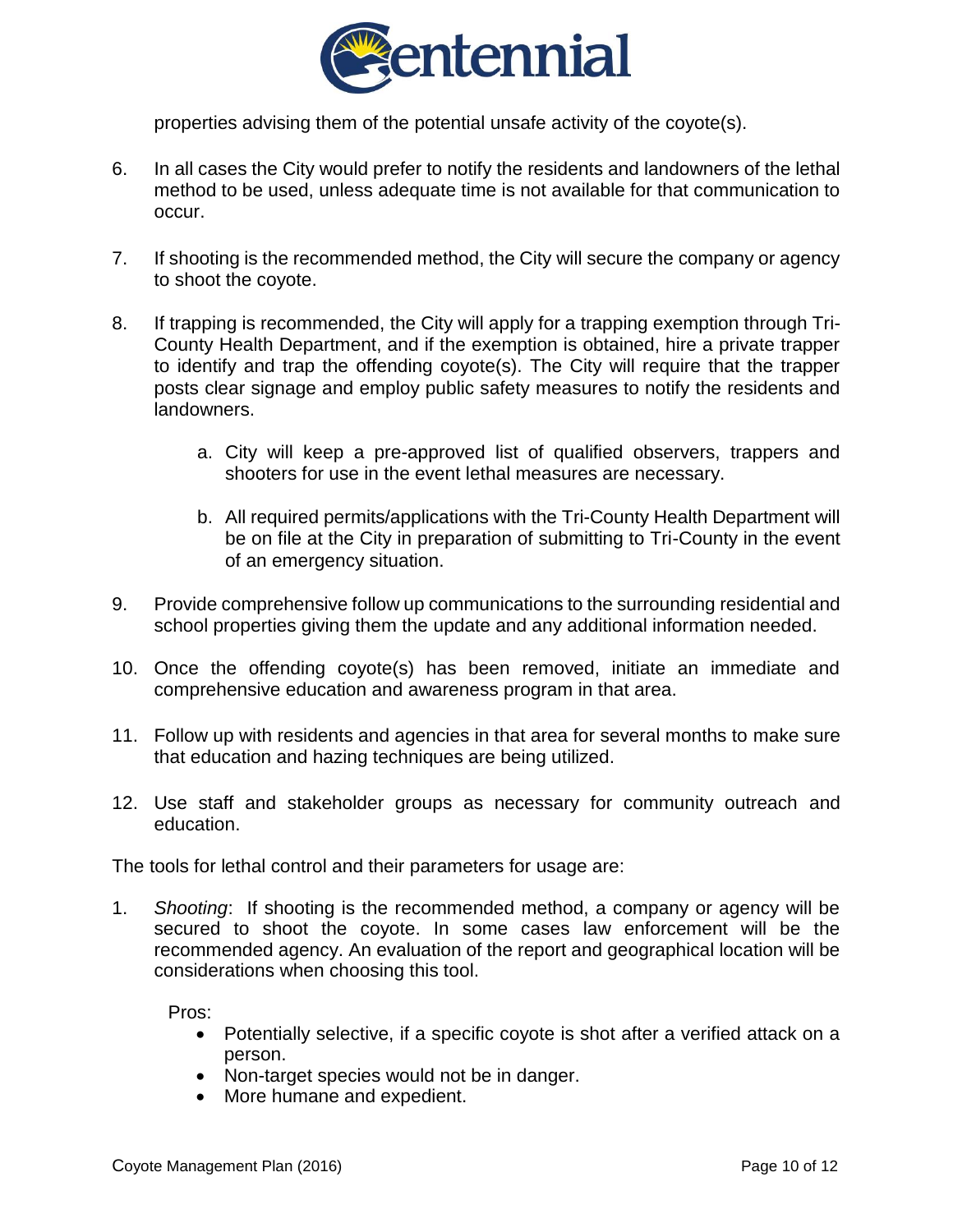

Cons:

- Public safety issue from firearms discharge in urban/suburban areas if you do not have a safe backstop.
- Requires well-trained shooters.

Pros/Cons:

- Expense would depend on who the shooter is, e.g. police officer, city employee, or contracted private individual.
- $\bullet$  Humane to the coyote humane if it is a quick, 1-shot kill, inhumane if animal is wounded and the coyote escapes or has prolonged death.
- 2. *Live Trap/Euthanasia*: Live traps are allowed without the need of an exemption permit. The offending coyote may not be relocated and must be euthanized as soon as possible after being trapped. Caution should always be used to make sure that domestic animals and/or children are not trapped. Signs must be posted and traps checked every three (3) hours to ensure public and domestic animal safety. If the non-target coyote is trapped, it may be released at the trap site and cannot be moved to another area for release. Care must be taken when releasing a non-target coyote from a life trap since the coyote may be frightened and may have been injured in this process. It is recommended and preferred that active traps are constantly monitored.

Pros:

- Allowed without special application process.
- Humane trap.

Cons:

- Methods of euthanasia may create a dangerous situation, e.g. shooting.
- Children or non-target animals can potentially be caught.
- Non-target coyotes may be caught.
- Expensive if following the recommendation that active traps are constantly monitored.
- 3. *Darting/Euthanasia*: If tranquilization by darting and subsequent euthanasia is the chosen tool, a company or agency will be secured to provide this service. In some cases the Arapahoe County Sheriff's Office and/or CPW will be the recommended agency. An evaluation of the report and the geographical location will be considerations when choosing this tool. A critical component of this tool is the safety of the public when considering whether this is a viable method, keeping in mind that tranquilizer agents do not take immediate effect and may create a dangerous situation in executing the darting and tracking/location of the tranquilized coyote.

Pros:

- Most selective option.
- Most humane option.